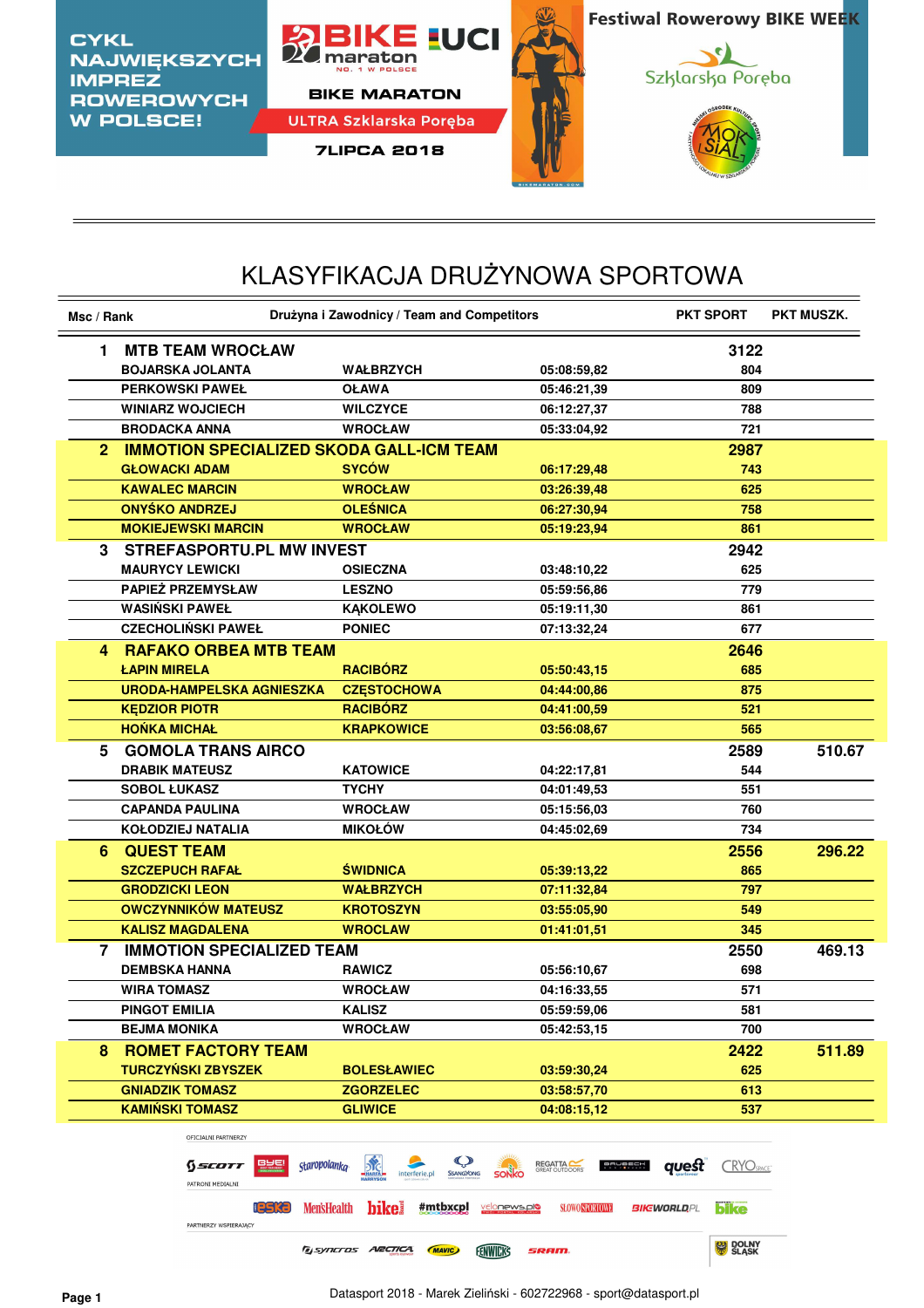| Msc / Rank |                                            | Drużyna i Zawodnicy / Team and Competitors                        |                                  | <b>PKT SPORT</b>          | PKT MUSZK. |
|------------|--------------------------------------------|-------------------------------------------------------------------|----------------------------------|---------------------------|------------|
|            | <b>PIETROWSKA KATARZYNA</b>                | <b>GLIWICE</b>                                                    | 05:23:24,80                      | 647                       |            |
| 9          | RYBCZYŃSKI-BIKES REMMERS TP-LINK TEAM      |                                                                   |                                  | 2367                      |            |
|            | <b>ŻUROWSKI RYSZARD</b>                    | <b>POZNAŃ</b>                                                     | 04:29:38,03                      | 494                       |            |
|            | <b>SZYMANKIEWICZ EWA</b>                   | <b>KIEKRZ</b>                                                     | 04:53:30,22                      | 818                       |            |
|            | WÓJCIKIEWICZ KAMILA                        | <b>KORCZYNA</b>                                                   | 04:30:10,92                      | 774                       |            |
|            | <b>SŁOMIŃSKI JAROSŁAW</b>                  | <b>POZNAŃ</b>                                                     | 02:40:22,83                      | 281                       |            |
| 10         | <b>PRESSING BIKE-SYSTEM ICE-WENT TEAM</b>  |                                                                   |                                  | 2254                      |            |
|            | <b>ZACHARIASZ MICHAŁ</b>                   | <b>JASTRZEBIE-ZDRÓJ</b>                                           | 02:54:29,84                      | 280                       |            |
|            | <b>KUBALA TOMASZ</b>                       | <b>MARKLOWICE</b>                                                 | 05:50:23,47                      | 838                       |            |
|            | <b>KISZKA ZBIGNIEW</b>                     | <b>JASTRZEBIE-ZDRÓJ</b>                                           | 02:22:21,58                      | 348                       |            |
|            | <b>WAWRZYCZEK ARKADIUSZ</b>                | <b>KOŃCZYCE MAŁE</b>                                              | 05:55:55,38                      | 788                       |            |
| 11         | <b>GOMOLA TRANS AIRCO 1</b>                |                                                                   |                                  | 2234                      |            |
|            | <b>SMOLARZ DANIEL</b>                      | <b>BŁAŻEJOWICE</b>                                                | 05:43:47,20                      | 800                       |            |
|            | <b>LISZKA TADEUSZ</b>                      | <b>TYCHY</b>                                                      | 02:16:07,06                      | 180                       |            |
|            | <b>RYDECKI JACEK</b>                       | <b>ZGORZELEC</b>                                                  | 04:32:50,81                      | 537                       |            |
|            | <b>WÓJCIK MIROSŁAW</b>                     | <b>KATOWICE</b>                                                   | 06:30:59,12                      | 717                       |            |
| 12.        | <b>FITSTYLE TEAM</b>                       |                                                                   |                                  | 2234                      |            |
|            | <b>NOWAK MICHAŁ</b>                        | <b>WOŁÓW</b>                                                      | 03:43:03,49                      | 598                       |            |
|            | <b>GUMIENNY MAREK</b>                      | <b>WOŁÓW</b>                                                      | 04:52:50.93                      | 500                       |            |
|            | <b>KRAKOWSKI MACIEJ</b>                    | <b>BRZEG DOLNY</b>                                                | 05:49:52,18                      | 369                       |            |
|            | <b>KWIATKOWSKI PAWEŁ</b>                   | <b>BRZEG DOLNY</b>                                                | 05:58:30,26                      | 767                       |            |
| 13.        | <b>WKK WIERUSZÓW</b>                       |                                                                   |                                  | 2219                      | 293.91     |
|            | <b>DEMBSKI MATEUSZ</b>                     | OSTRÓW WIELKOPOLSKI                                               | 04:18:05,48                      | 500                       |            |
|            | <b>BRYŁKA KONRAD</b>                       | NOWA WIEŚ KSIĄŻĘCA                                                | 04:05:40,37                      | 597                       |            |
|            | <b>MALAG KAZIMIERZ</b>                     | <b>PRZYGODZICE</b>                                                | 05:42:54,40                      | 581                       |            |
|            | SOKOLIŃSKI ALEKSANDER                      | <b>GLIWICE</b>                                                    | 04:30:32,88                      | 541                       |            |
| 14.        | <b>SUP LIFTING TEAM BUGLA BIKE SERVICE</b> |                                                                   |                                  | 2208                      |            |
|            | <b>PALIŃSKI MARCIN</b>                     | <b>GORZYCZKI</b>                                                  | 02:11:16,84                      | 333                       |            |
|            | <b>STEPIEŃ TOMASZ</b>                      | <b>WODZISLAW SLASKI</b>                                           | 03:54:13,95                      | 625                       |            |
|            | <b>KRZYSTAŁA-STĘPIEŃ ZUZANNA</b>           | <b>WODZISŁAW ŚLĄSKI</b>                                           | 03:59:00,22                      | 875                       |            |
|            | <b>BISKUP JULIA</b>                        | <b>RYBNIK</b>                                                     | 03:33:08,94                      | 375                       |            |
| 15         | <b>PM RIDER TEAM</b>                       |                                                                   |                                  | 2205                      |            |
|            | <b>JUREK TOMASZ</b>                        | <b>WROCŁAW</b>                                                    | 04:49:47,73                      | 505                       |            |
|            | <b>STAROŃ DAMIAN</b>                       | ZACHARZYCE                                                        | 03:44:15.67                      | 576                       |            |
|            | <b>FIOLEK KAROLINA</b>                     | <b>WROCŁAW</b>                                                    | 03:33:18,01                      | 334                       |            |
|            | MICHALAK-WARŻAŁA ANNA                      | <b>WROCŁAW</b>                                                    | 05:04:01,92                      | 790                       |            |
| 16.        | <b>ESTILE RACING TEAM</b>                  |                                                                   |                                  | 2165                      |            |
|            | <b>CHWAŁOWSKI ADAM</b>                     | PIOTRKÓW TRYBUNALSKI                                              | 04:26:23,09                      | 550                       |            |
|            | <b>LESIAK TOMASZ</b>                       | <b>BEŁCHATÓW</b>                                                  | 04:29:24,05                      | 495                       |            |
|            | <b>ŚMIGIELSKI PAWEŁ</b>                    | <b>PIOTRKÓW TRYBUNALSKI</b>                                       | 04:50:02,89                      | 445                       |            |
|            | <b>ALEKSANDROWICZ NATALIA</b>              | <b>PIOTRKOW TRYB</b>                                              | 06:07:59,91                      | 675                       |            |
| 17         | <b>CART-PACK TEAM SOKÓŁ BRALIN</b>         |                                                                   |                                  | 2130                      |            |
|            | <b>BIKSA ADRIAN</b>                        | KĘDZIERZYN-KOŹLE                                                  | 06:11:33,46                      | 740                       |            |
|            | <b>BIKSA MARTA</b>                         | KEDZIERZYN-KOŹLE                                                  | 06:27:33,31                      | 720                       |            |
|            | <b>KUŹBIK PRZEMYSŁAW</b>                   | <b>KEPNO</b>                                                      | 02:18:43,80                      | 315                       |            |
|            | <b>LEPPICH JÓZEF</b>                       | KĘDZIERZYN-KOŹLE                                                  | 03:22:14,32                      | 355                       |            |
| 18.        | <b>SPORT-PROFIT CANNONDALE TEAM</b>        |                                                                   |                                  | 2084                      |            |
|            | <b>KLUSEK PAWEŁ</b>                        | <b>STARY WIELISŁAW</b>                                            | 03:56:29,44                      | 619                       |            |
|            | <b>ŻURAWSKI MATEUSZ</b>                    | <b>PRUSICE</b>                                                    | 04:35:05,65                      | 485                       |            |
|            | <b>WIZNER DOROTA</b>                       | <b>WROCŁAW</b>                                                    | 03:19:38,74                      | 367                       |            |
|            | <b>OLESZCZUK MAREK</b>                     | <b>LUBIATÓW</b>                                                   | 04:04:16,09                      | 613                       |            |
| 19         | <b>ALVA 1 - ROWERY.RUDA.PL TEAM</b>        |                                                                   |                                  | 2039                      |            |
|            | <b>BANASIEWICZ BEATA</b>                   | <b>ŚWIĘTOCHŁOWICE</b>                                             | 05:57:43,62                      | 695                       |            |
|            |                                            |                                                                   |                                  |                           |            |
|            | OFICJALNI PARTNERZY                        |                                                                   |                                  |                           |            |
|            | Sscorr<br>staropolanka                     | $\mathbb{C}$<br><b>SSANGYONG</b><br><b>SONKO</b><br>interferie.pl | <b>REGATTA</b><br><b>PRYPECH</b> | quest<br><b>CRYOSPACE</b> |            |

**PATRONI MEDIALNI 19913** MensHealth **bike** #mtbxcpl velonews.pl**o** \$100000000000000 BIKe bike PARTNERZY WSPIERAJĄCY **SE DOLNY FISYNCTOS ARCTICAL (MAVIC)** ENWILLY SRAIN.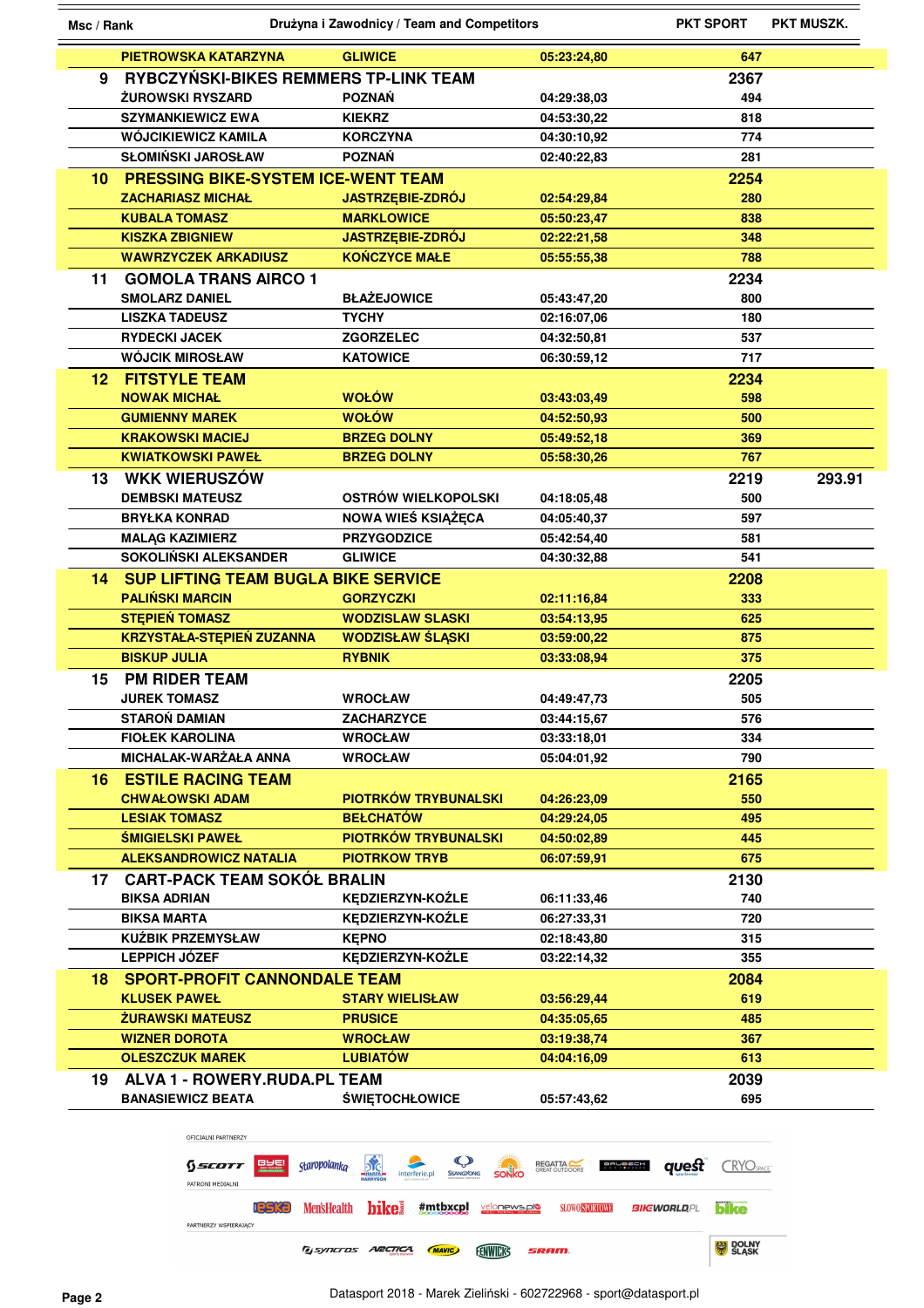| Msc / Rank      |                                             | Drużyna i Zawodnicy / Team and Competitors |             |             | <b>PKT MUSZK.</b> |
|-----------------|---------------------------------------------|--------------------------------------------|-------------|-------------|-------------------|
|                 | <b>LEŃCZYK STEFAN</b>                       | <b>RUDA ŚLĄSKA</b>                         | 05:58:46,33 | 372         |                   |
|                 | <b>MALURDY ADAM</b>                         | <b>RUDA ŚLĄSKA</b>                         | 03:42:19,03 | 323         |                   |
|                 | <b>KRAMEK GRZEGORZ</b>                      | <b>MIKOŁÓW</b>                             | 07:32:12,88 | 649         |                   |
| 20 -            | <b>HUZAR BIKE ACADEMY</b>                   |                                            |             | 2012        |                   |
|                 | <b>BUCZAK WIKTOR</b>                        | <b>BYSTRZYCA OŁAWSKA</b>                   | 04:16:34,20 | 572         |                   |
|                 | <b>SKULSKI MACIEJ</b>                       | <b>TYNIEC MAŁY</b>                         | 02:37:55,01 | 314         |                   |
|                 | <b>HUZARSKI ŁUKASZ</b>                      | <b>SOBÓTKA</b>                             | 03:59:12.07 | 557         |                   |
|                 | <b>OSZCZĘDA DANIEL</b>                      | <b>WROCŁAW</b>                             | 04:17:15.74 | 569         |                   |
| 21              | <b>INTERFERIE OPTYK-OKULAR JELENIA GÓRA</b> |                                            |             | 1988        |                   |
|                 | <b>DZIUBANOWSKI ROBERT</b>                  | <b>JELENIA GÓRA</b>                        | 04:44:22.05 | 526         |                   |
|                 | <b>IGNACZAK RAFAŁ</b>                       | <b>JELENIA GÓRA</b>                        | 03:55:41,68 | 566         |                   |
|                 | <b>FIGURSKI SZYMON</b>                      | <b>GRYFÓW ŚLĄSKI</b>                       | 02:04:54,00 | 361         |                   |
|                 | <b>ŚLIWIŃSKI MARIUSZ</b>                    | <b>BOGATYNIA</b>                           | 04:33:26,73 | 535         |                   |
| 22.             | <b>RK ALUMINIUM BIKE TEAM</b>               |                                            |             | 1872        |                   |
|                 | <b>KARASEK ROBERT</b>                       | <b>JAWORZE</b>                             | 01:18:11,31 | 330         |                   |
|                 | <b>KARASEK JAN</b>                          | <b>JAWORZE</b>                             | 03:59:43,94 | 612         |                   |
|                 | <b>TOMERA TOMASZ</b>                        | <b>KATOWICE</b>                            | 04:17:06,09 | 555         |                   |
|                 | <b>MIZERA JAKUB</b>                         | <b>BULOWICE</b>                            | 02:08:21,44 | 375         |                   |
| 23 <sub>2</sub> | <b>CYKLOOPOLE</b>                           |                                            |             | 1642        |                   |
|                 | <b>KLIMESZ BARBARA</b>                      | <b>OPOLE</b>                               | 01:55:13,66 | 317         |                   |
|                 | <b>ZIMNAL JAROSŁAW</b>                      | <b>OPOLE</b>                               | 05:24:20.78 | 462         |                   |
|                 | <b>JAHN PATRYK</b>                          | <b>FALMIROWICE</b>                         | 02:15:03,81 | 334         |                   |
|                 | <b>JANOWICZ PRZEMYSŁAW</b>                  | <b>OLESNO</b>                              | 04:12:08,23 | 529         |                   |
| 24              | <b>REAL 64-STO</b>                          |                                            |             | 1564        |                   |
|                 | <b>WAWRZYNIAK REMIGIUSZ</b>                 | <b>LESZNO</b>                              | 04:46:36,17 | 465         |                   |
|                 | <b>KRAWCZYK PIOTR</b>                       | <b>DĄBROWA GÓRNICZA</b>                    | 03:52:19,42 | 556         |                   |
|                 | <b>FISZER KACPER</b>                        | <b>ŁONIEWO</b>                             | 02:25:36,47 | 168         |                   |
|                 | <b>PAJZERT EMILIAN</b>                      | <b>LESZNO</b>                              | 02:10:17,62 | 375         |                   |
|                 | <b>RAZ NA WOZIE BRZEZINY MTB TEAM</b>       |                                            |             |             |                   |
| 25              | <b>DZIEDZIC PIOTR</b>                       | <b>BRZEZINY</b>                            |             | 1525<br>345 |                   |
|                 | <b>GWIAZDA MATEUSZ</b>                      | <b>BRZEZINY</b>                            | 01:11:12,45 | 345         |                   |
|                 | <b>PAWEŁCZYK MAREK</b>                      | <b>WARSZAWA WESOŁA</b>                     | 01:06:54,19 | 490         |                   |
|                 | ŚWIERCZYŃSKI SAMUEL                         |                                            | 04:58:42,62 |             |                   |
|                 |                                             | <b>BRZEZINY</b>                            | 01:14:51,85 | 345         |                   |
| 26.             | <b>KUCHNIEQ MTB TEAM</b>                    |                                            |             | 1507        |                   |
|                 | <b>ZACIEWSKI ZBIGNIEW</b>                   | <b>NIEDARY</b>                             | 03:18:14,52 | 292         |                   |
|                 | <b>BUBNOWSKA VIOLETTA</b>                   | <b>ZAWONIA</b>                             | 01:41:31,57 | 314         |                   |
|                 | <b>KAMINSKI MARIUSZ</b>                     | <b>MIRKÓW</b>                              | 07:17:12,39 | 671         |                   |
|                 | <b>LESZKOWICZ EWA</b>                       | <b>SMOLEC</b>                              | 02:38:26,47 | 230         |                   |
| 27              | <b>ROWEROWA DOIIB</b>                       |                                            |             | 1493        |                   |
|                 | <b>BRODA JAROSŁAW</b>                       | <b>WROCŁAW</b>                             | 04:53:07,13 | 499         |                   |
|                 | <b>BRODA MICHAŁ</b>                         | <b>MROZÓW</b>                              | 03:16:05.81 | 249         |                   |
|                 | <b>KOCZELA KRZYSZTOF</b>                    | <b>SMOLEC</b>                              | 06:40:29,03 | 374         |                   |
|                 | <b>GŁOWACZ TOMASZ</b>                       | <b>RYBNIK</b>                              | 05:47:49,43 | 371         |                   |
| 28.             | <b>ROMET XTRABIKE FACTORY TEAM</b>          |                                            |             | 1479        |                   |
|                 | <b>POTULICKI MICHAŁ</b>                     | <b>MANIÓW</b>                              | 04:31:53,87 | 490         |                   |
|                 | <b>ZAJĄCZKOWSKI KRZYSZTOF</b>               | <b>NOWOGRODZIEC</b>                        | 02:56:43,97 | 328         |                   |
|                 | <b>DECEWICZ MICHAŁ</b>                      | <b>WROCLAW</b>                             | 02:00:21,49 | 375         |                   |
|                 | <b>MUCHA ROBERT</b>                         | <b>LUBAŃ</b>                               | 01:18:32,92 | 286         |                   |
| 29              | ROMET-XTRABIKE FACTORY TEAM                 |                                            |             | 1471        |                   |
|                 | <b>TAŁANDA DOMINIK</b>                      | <b>BOLESŁAWIEC</b>                         | 01:18:00,31 | 288         |                   |
|                 | <b>ZAMOJSKI ŁUKASZ</b>                      | <b>BOLESŁAWIEC</b>                         | 01:21:50,79 | 339         |                   |
|                 |                                             |                                            |             |             |                   |
|                 | <b>KUFEL PRZEMYSŁAW</b>                     | <b>LWÓWEK ŚLĄSKI</b>                       | 05:33:01,00 | 400         |                   |



٠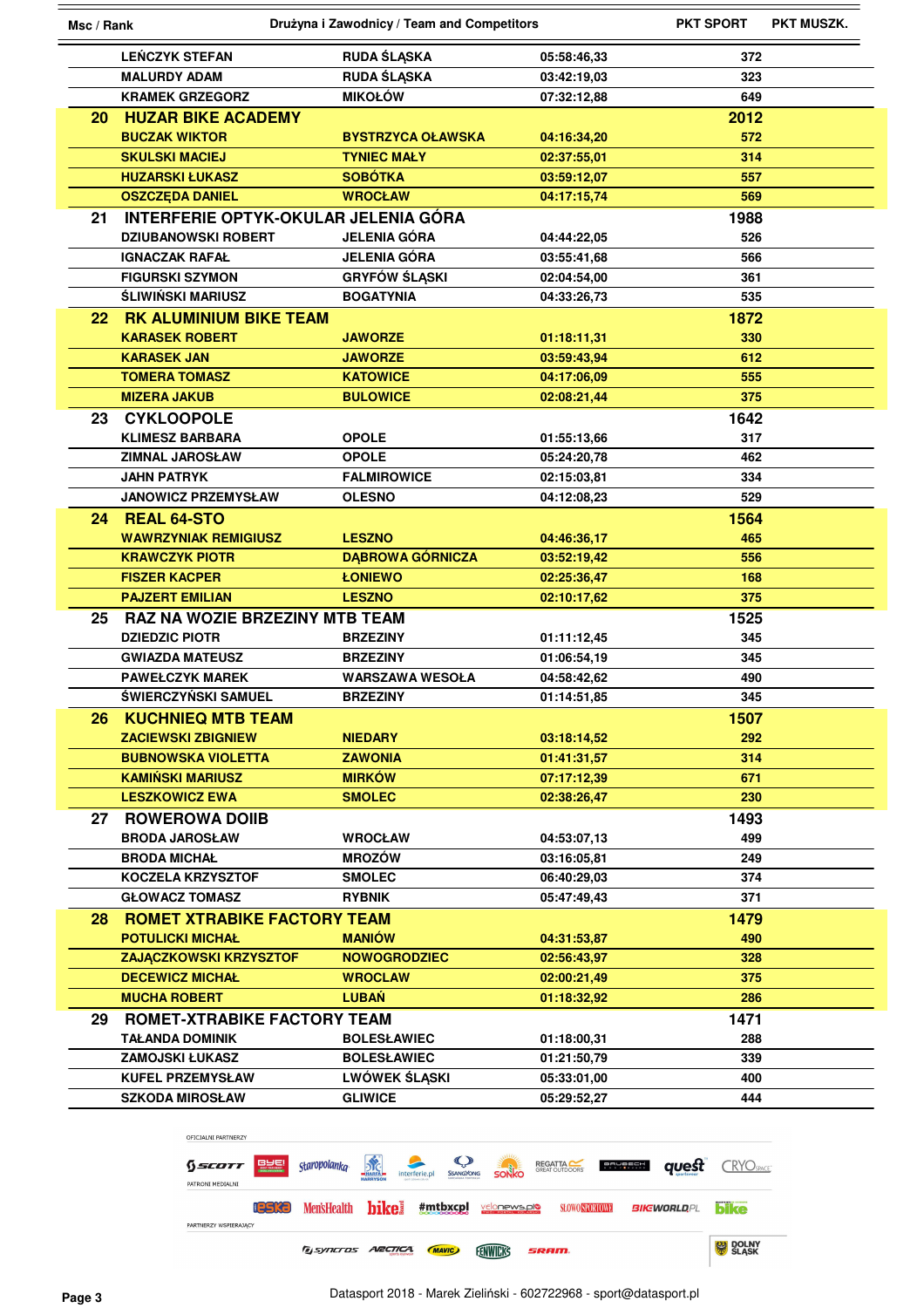| Msc / Rank      |                                    | Drużyna i Zawodnicy / Team and Competitors                                                                   |                | <b>PKT SPORT</b><br><b>PKT MUSZK.</b> |
|-----------------|------------------------------------|--------------------------------------------------------------------------------------------------------------|----------------|---------------------------------------|
| 30 <sub>2</sub> | <b>KWISA LUBAN</b>                 |                                                                                                              |                | 1455                                  |
|                 | <b>SAGANIEWICZ JACEK</b>           | <b>LUBAŃ</b>                                                                                                 | 02:44:07,50    | 302                                   |
|                 | <b>NIECHWIEDOWICZ EMANUEL</b>      | <b>KRZEWINA</b>                                                                                              | 01:26:04,23    | 285                                   |
|                 | <b>JASINSKI FILIP</b>              | <b>LUBAŃ</b>                                                                                                 | 01:11:32,83    | 314                                   |
|                 | <b>DUBIENIECKI KRZYSZTOF</b>       | <b>LUBAN</b>                                                                                                 |                | 554                                   |
|                 |                                    |                                                                                                              | 04:00:38,51    |                                       |
| 31              | <b>IMMOTION SPECIALIZED TEAM 2</b> |                                                                                                              |                | 1400                                  |
|                 | <b>BUDZIŃSKA OLGA</b>              | <b>WROCŁAW</b>                                                                                               | 01:49:53,81    | 332                                   |
|                 | <b>GNIADZIK DAWID</b>              | <b>ZGORZELEC</b>                                                                                             | 02:12:18,93    | 341                                   |
|                 | <b>KOSZUCKI JERZY</b>              | <b>WROCŁAW</b>                                                                                               | 03:09:36,69    | 375                                   |
|                 | <b>PANEK PIOTR</b>                 | <b>WROCŁAW</b>                                                                                               | 02:20:43.29    | 352                                   |
| 32.             | <b>DUVENBECK MTB TEAM</b>          |                                                                                                              |                | 1341                                  |
|                 | <b>WYRODA MARIUSZ</b>              | POLANICA ZDRÓJ                                                                                               | 02:30:48,28    | 328                                   |
|                 | <b>PIASECKI PAWEŁ</b>              | <b>KROŚNICE</b>                                                                                              | 05:20:27,52    | 416                                   |
|                 | <b>RYMARSKI MARIUSZ</b>            | <b>KROŚNICE</b>                                                                                              | 04:05:43,36    | 178                                   |
|                 | <b>KAPŁON WITOLD</b>               | <b>POLANICA ZDRÓJ</b>                                                                                        | 05:49:07,00    | 419                                   |
| 33              | <b>KONDYCJA.NET TEAM</b>           |                                                                                                              |                | 1309                                  |
|                 | <b>KULIKOWSKI PAWEŁ</b>            | <b>KŁODZKO</b>                                                                                               | 02:19:09,50    | 324                                   |
|                 | <b>NOWAK JUSTYNA</b>               | <b>NOWA RUDA</b>                                                                                             | 04:04:50.36    | 263                                   |
|                 | PIETRAS WOJCIECH                   | <b>KŁODZKO</b>                                                                                               | 05:20:15,28    | 457                                   |
|                 | <b>ENGLER JAROSŁAW</b>             | <b>NOWA RUDA</b>                                                                                             | 02:44:40,43    | 265                                   |
|                 | <b>34 CYKLO GRUPA</b>              |                                                                                                              |                | 1279                                  |
|                 | <b>PRZEMIENIECKI ALFRED</b>        | <b>LUBAWKA</b>                                                                                               | 02:21:02,73    | 351                                   |
|                 | <b>NICIEJEWSKA GABRIELA</b>        | <b>LUBAWKA</b>                                                                                               | 01:57:36,34    | 310                                   |
|                 | <b>PTAK AGNIESZKA</b>              | <b>LUBAWKA</b>                                                                                               | 01:45:43,98    | 345                                   |
|                 | <b>KOWALSKI ŁUKASZ</b>             | <b>BŁAŻEJÓW</b>                                                                                              | 02:45:37,53    | 273                                   |
| 35              | <b>KS LECHIA PIECHOWICE</b>        |                                                                                                              |                | 1219                                  |
|                 | PIETRZYKOWSKI JANUSZ               | <b>PIECHOWICE</b>                                                                                            | 01:33:37,58    | 301                                   |
|                 | <b>CHWIEJ MICHAŁ</b>               | <b>SZKLARSKA PORĘBA</b>                                                                                      | 02:36:59,09    | 311                                   |
|                 | <b>ZAHORSKI CEZARY</b>             | <b>PIECHOWICE</b>                                                                                            | 03:40:39,29    | 262                                   |
|                 | POTKAŃSKI NORBERT                  | <b>JELENIA GÓRA</b>                                                                                          | 01:14:49,96    | 345                                   |
| 36.             | <b>ALLE JAZDA</b>                  |                                                                                                              |                | 1191                                  |
|                 | <b>MICIAK KRZYSZTOF</b>            | <b>ZERNIKI WROCLAWSKIE</b>                                                                                   | 01:35:08,75    | 258                                   |
|                 | <b>PRUGAR JAN</b>                  | <b>NADARZYN</b>                                                                                              | 03:22:10,57    | 302                                   |
|                 | <b>SZYMAŃSKI PRZEMYSŁAW</b>        | <b>ŻMIGRÓD</b>                                                                                               | 03:22:14,30    | 286                                   |
|                 | <b>OWCZAREK ADRIANNA</b>           | <b>KOMORNIKI</b>                                                                                             | 01:45:37.47    | 345                                   |
| 37              | <b>SPORT-PROFIT TEAM WROCŁAW</b>   |                                                                                                              |                | 1149                                  |
|                 | <b>RUTSKI KAROL</b>                | <b>WROCŁAW</b>                                                                                               | 03:49:29,75    | 310                                   |
|                 | <b>KOBYŁECKI KRZYSZTOF</b>         | <b>MROZÓW</b>                                                                                                | 01:56:32,03    | 241                                   |
|                 | <b>WÓJCIAK MAREK</b>               | <b>WROCŁAW</b>                                                                                               | 01:48:45,07    | 226                                   |
|                 | <b>MAJEWSKI KRZYSZTOF</b>          | <b>WROCŁAW</b>                                                                                               | 06:42:52,66    | 372                                   |
| 38.             | <b>BIKE TEAM CHOJNA</b>            |                                                                                                              |                | 1145                                  |
|                 | <b>KOZŁOWSKI ARIEL</b>             | <b>CHOJNA</b>                                                                                                | 01:19:01,29    | 285                                   |
|                 | <b>KOZŁOWSKI JAN</b>               | <b>CHOJNA</b>                                                                                                | 01:49:33,20    | 257                                   |
|                 | <b>SŁAWIŃSKI PAWEŁ</b>             | <b>CHOJNA</b>                                                                                                | 01:38:50,54    | 281                                   |
|                 | <b>OLEJNIK GRZEGORZ</b>            | <b>CHOJNA</b>                                                                                                | 01:20:05,58    | 322                                   |
| 39              | WKK WIERUSZÓW MŁODZIK              |                                                                                                              |                | 1116                                  |
|                 | <b>DROBNIK MIKOŁAJ</b>             | <b>WIERUSZÓW</b>                                                                                             | 03:24:42,05    | 235                                   |
|                 | <b>SUŁOT BARTOSZ</b>               | <b>WIERUSZÓW</b>                                                                                             | 01:32:38,34    | 249                                   |
|                 | <b>ZAWIERTA MAGDALENA</b>          | <b>PIECZYSKA</b>                                                                                             | 02:37:05,37    | 375                                   |
|                 | <b>GAJ IZABELA</b>                 | <b>WIERUSZÓW</b>                                                                                             | 02:02:00,88    | 257                                   |
|                 |                                    |                                                                                                              |                |                                       |
| 40              | <b>KRD MTB TEAM</b>                |                                                                                                              |                | 1073                                  |
|                 | <b>BOGDAŃSKA ANNA</b>              | <b>WROCŁAW</b>                                                                                               | 03:36:22,21    | 339                                   |
|                 | <b>KUNICKI JAROSŁAW</b>            | <b>WOŁÓW</b>                                                                                                 | 01:39:59,67    | 225                                   |
|                 |                                    |                                                                                                              |                |                                       |
|                 | OFICJALNI PARTNERZY                |                                                                                                              |                |                                       |
|                 | Sscott                             | $\bm{\mathsf{Q}}$<br><b>STEE</b><br><b>staropolanka</b><br><b>SONKO</b><br><b>SSANGYONG</b><br>interferie.pl | <b>REGATTA</b> | <b>CRYOSPACE</b><br>quest             |

PATRONI MEDIALNI

**Fallsyncros ARCTICA (MAVIC)** ENWEIS **SRAM** 

**BOLNY**<br>SLASK

**199K9** MensHealth **hike** #mtbxcpl velonews.pro stowormous sucworLDPL bike